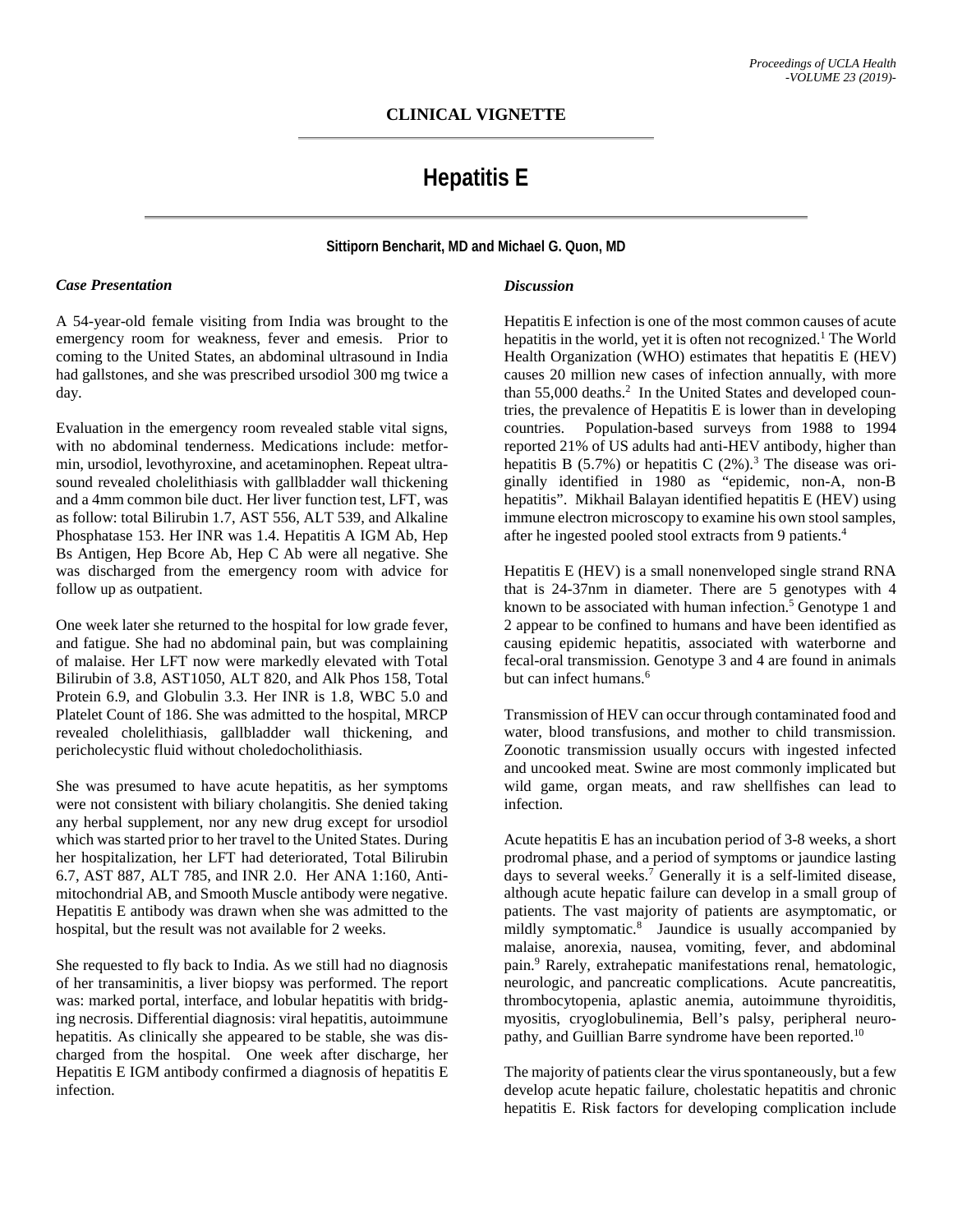pregnancy, preexisting liver disease, malnutrition, solid organ transplant recipients, HIV or immunosuppression..

Acute HEV hepatitis should be considered when patients present with acute hepatitis of unknown causes, including drug induced liver injury. There is no standard diagnostic test for acute HEV, although there are many commercially available assays. The sensitivity and specificity varies widely between these tests.<sup>11</sup>

The initial diagnostic test is anti-HEV IGM assay. Anti-HEV IGM appears during the early phase of the disease and disappears rapidly over 4 to 5 months. <sup>12</sup> Anti – HEV IGG appears shortly after anti-HEV IGM, with titer increases throughout the acute phase into the convalescent phase. HEV RNA can be detected in the stool one week before, with persistence two weeks after the onset of illness. HEV viremia can be detected 2-6 weeks after infection, but may persists for years in those who developed chronic HEV infection.

Treatment of acute HEV hepatitis is supportive care, as most will clear their viremia. In immunocompromised patients, chronic HEV may occur and are identified by presence of HEV RNA. Patients on immunosuppression with reduction of immunosuppression therapy, 30% of the patients cleared the virus. For those with solid organ transplant, initial tacrolimus reduction is recommended.<sup>13</sup>

Ribavirin 600 mg daily has been used to treat chronic HEV in non pregnant patients, in those whose HEV RNA persists after reduction in immunosuppressive therapy, and/or in solid organ transplant. <sup>14</sup> Ninety-five percent of solid organ transplant recipients cleared the virus. Checking HEV RNA in stool and in blood after 12 weeks of therapy assesses response to therapy. Therapy is stopped if HEV RNA is not detectable. If HEV RNA persists, the treatment is extended for another 12 weeks.

Prevention and control of HEV when traveling to endemic area, includes voiding contaminated water and undercooked meat or shellfish. HEV vaccine has been effective in preventing hepatitis but is only available in China.

### *Summary*

Hepatitis E is a global disease that is not well-known to most clinicians in this country. Some cases of acute HEV hepatitis may be misdiagnosed as drug induced injury. This patient came from an HIV endemic area, but underwent work up to exclude other causes of acute hepatitis. The anti HEV IGM was a sent to a reference lab and did not return until after the patient was discharged. Increasing awareness and a faster turn around time for the anti HEV IGM could have spared costly tests in this patient.

# **REFERENCES**

1. **Gupta DN, Smetana HF**. The histopathology of viral hepatitis as seen in the Delhi epidemic (1955-56). *Indian J* *Med Res*. 1957 Jan;45(Suppl.):101-13. PubMed PMID: 13438544.

- 2. **World Health Organization**. Hepatitis E Fact sheet(updated July 2016). http://www.who.int/mediacentre/ factsheets/fs280/en/
- 3. **Kuniholm MH, Purcell RH, McQuillan GM, Engle RE, Wasley A, Nelson KE**. Epidemiology of hepatitis E virus in the United States: results from the Third National Health and Nutrition Examination Survey, 1988-1994. *J Infect Dis*. 2009 Jul 1;200(1):48-56. doi: 10.1086/599319. PubMed PMID: 19473098; PubMed Central PMCID: PMC2762746.
- . **Balayan MS, Andjaparidze AG, Savinskaya SS, Ketiladze ES, Braginsky DM, Savinov AP, Poleschuk VF**. Evidence for a virus in non-A, non-B hepatitis transmitted via the fecal-oral route. *Intervirology*. 1983;20(1):23-31. PubMed PMID: 6409836.
- 5. **Lu L, Li C, Hagedorn CH**. Phylogenetic analysis of global hepatitis E virus sequences: genetic diversity, subtypes and zoonosis. *Rev Med Virol*. 2006 Jan-Feb;16(1):5-36. Review. PubMed PMID: 16175650.
- 6. **Xia J, Zeng H, Liu L, Zhang Y, Liu P, Geng J, Wang L, Wang L, Zhuang H**. Swine and rabbits are the main reservoirs of hepatitis E virus in China: detection of HEV RNA in feces of farmed and wild animals. *Arch Virol*. 2015 Nov;160(11):2791-8. doi: 10.1007/s00705-015-2574-0. Epub 2015 Aug 26. PubMed PMID: 26303139.
- 7. **Kamar N, Bendall R, Legrand-Abravanel F, Xia NS, Ijaz S, Izopet J, Dalton HR**. Hepatitis E. *Lancet*. 2012 Jun 30;379(9835):2477-2488. doi: 10.1016/S0140-6736(11) 61849-7. Epub 2012 Apr 30. Review. Erratum in: *Lancet*. 2012 Aug 25;380(9843):730. PubMed PMID: 22549046.
- 8. **Zhu FC, Zhang J, Zhang XF, Zhou C, Wang ZZ, Huang SJ, Wang H, Yang CL, Jiang HM, Cai JP, Wang YJ, Ai X, Hu YM, Tang Q, Yao X, Yan Q, Xian YL, Wu T, Li YM, Miao J, Ng MH, Shih JW, Xia NS**. Efficacy and safety of a recombinant hepatitis E vaccine in healthy adults: a large-scale, randomised, double-blind placebocontrolled, phase 3 trial. *Lancet*. 2010 Sep 11;376(9744): 895-902. doi:10.1016/S0140-6736(10)61030-6. Epub 2010 Aug 20. PubMed PMID: 20728932.
- 9. **Harun-Or-Rashid M, Akbar SM, Takahashi K, Al-Mahtab M, Khan MS, Alim MA, Ekram AR, Khan MM, Arai M, Mishiro S**. Epidemiological and molecular analyses of a non-seasonal outbreak of acute icteric hepatitis E in Bangladesh. *J Med Virol*. 2013 Aug; 85(8):1369-76. doi: 10.1002/jmv.23601. Epub 2013 May 22. PubMed PMID: 23703666.
- 10. **Khuroo MS, Khuroo MS, Khuroo NS**. Hepatitis E: Discovery, global impact, control and cure. *World J Gastroenterol*. 2016 Aug 21;22(31):7030-45. doi: 10.3748/wjg.v22.i31.7030. Review. PubMed PMID: 27610014; PubMed Central PMCID: PMC4988308.
- 11. **Mast EE, Alter MJ, Holland PV, Purcell RH**. Evaluation of assays for antibody to hepatitis E virus by a serum panel. Hepatitis E Virus Antibody Serum Panel Evaluation Group. *Hepatology*. 1998 Mar;27(3):857-61. PubMed PMID: 9500718.